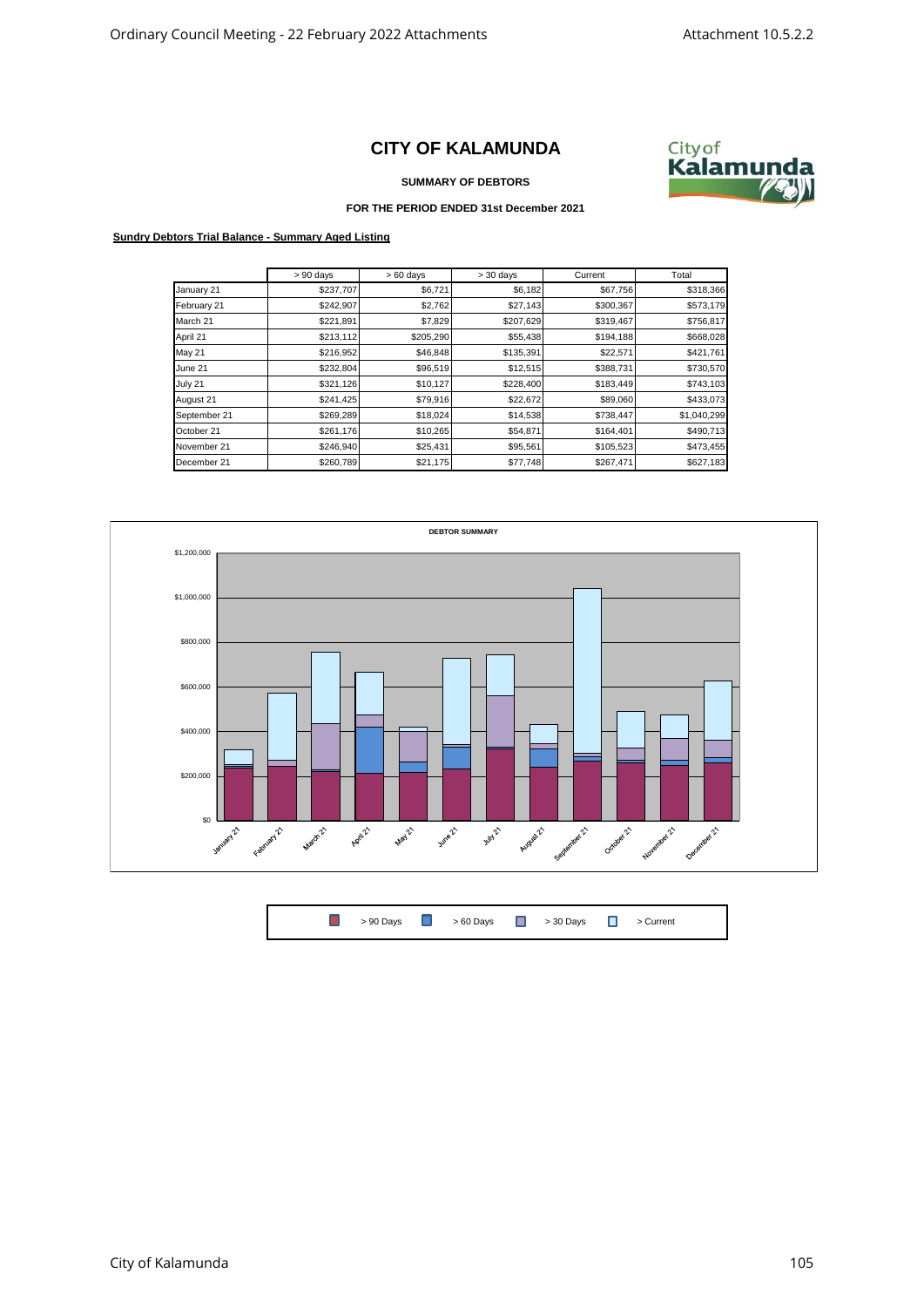| <b>CITY OF KALAMUNDA</b><br><b>SUMMARY OF DEBTORS</b><br>FOR THE PERIOD ENDED 31st December 2021 |                                                                       |                                               |                                                                                                                       |  |  |  |
|--------------------------------------------------------------------------------------------------|-----------------------------------------------------------------------|-----------------------------------------------|-----------------------------------------------------------------------------------------------------------------------|--|--|--|
| <b>AMOUNT</b>                                                                                    | <b>DEBTOR</b>                                                         | <b>DETAILS</b>                                | <b>STATUS</b>                                                                                                         |  |  |  |
| >90 days                                                                                         |                                                                       |                                               |                                                                                                                       |  |  |  |
|                                                                                                  | \$209,700.00 El Dujmovic Pty Ltd*                                     | <b>Development Contribution</b>               | Statement Sent - Debtor currently negotiating contribution with<br>the Planning Dept.                                 |  |  |  |
|                                                                                                  | \$16,440.00 Department of Infrastructure                              | Road Safety Awareness and Enablers Fund Grant | Payment approval pending from the Department Infrastructure,<br>Transport, Regional Development and Communication     |  |  |  |
|                                                                                                  | \$9,083.36 Zig Zag Gymnastics                                         | Lease Fees                                    | Pending payment schedule                                                                                              |  |  |  |
|                                                                                                  | \$4,950.00 Private Citizen                                            | Fire-Break - reimbursement                    | Final payment notice hand delivered                                                                                   |  |  |  |
|                                                                                                  | \$3,670.54 N-Com Pty Ltd                                              | Lease Fee                                     | Paid 04/01/22                                                                                                         |  |  |  |
|                                                                                                  | \$1,558.33 Dome Coffees Australia                                     | Lease Fee                                     | Followed up with Company                                                                                              |  |  |  |
|                                                                                                  | \$1,550.00 Hills Karate Club*                                         | <b>Hall Hire</b>                              | Hire Fees to be recalculated                                                                                          |  |  |  |
|                                                                                                  | \$13,836.52 90+ Days Debts consisting of amounts under<br>\$1,000.00. | 48 Debtors - average debt \$288.26            | Follow up invoices issued / final notices pending / write-off of<br>debt pending / Debtors on direct debit agreement. |  |  |  |
|                                                                                                  | \$260,788.75 Total Debts 90+ Days                                     |                                               |                                                                                                                       |  |  |  |
| >60 days                                                                                         |                                                                       |                                               |                                                                                                                       |  |  |  |
|                                                                                                  | \$3,236.48 Forrestfield United Soccer Club                            | Utilities - Hartfield Park                    | Statement issued                                                                                                      |  |  |  |
|                                                                                                  | \$3,197.92 Zig Zag Gymnastics                                         | Lease Fee                                     | Pending payment schedule - Statement issued                                                                           |  |  |  |
|                                                                                                  | \$2,420.86 Kalamunda & District Junior Football Club                  | Utilities - Kostera Oval                      | Payment pending - Statement issued                                                                                    |  |  |  |
|                                                                                                  | \$2,254.00 Anoint the World Ministries                                | <b>Hall Hire</b>                              | Statement issued                                                                                                      |  |  |  |
|                                                                                                  | \$2.164.00 Private Citizen                                            | Reimbursement                                 | Statement issued                                                                                                      |  |  |  |
|                                                                                                  | \$1,143.04 High Wycombe Amateur Football Club                         | Utilities - Scott Reserve                     | Statement issued                                                                                                      |  |  |  |
|                                                                                                  | \$1,067.00 Carmel Adventist College                                   | <b>Hall Hire</b>                              | Statement issued                                                                                                      |  |  |  |
|                                                                                                  | \$5,691.62 60+ Days Debts consisting of amounts under<br>\$1,000.00.  | 16 Debtors - average debt \$355.73            | Statements and copy invoice issued                                                                                    |  |  |  |
|                                                                                                  | \$21,174.92 Total Debts 60+ Days                                      |                                               |                                                                                                                       |  |  |  |